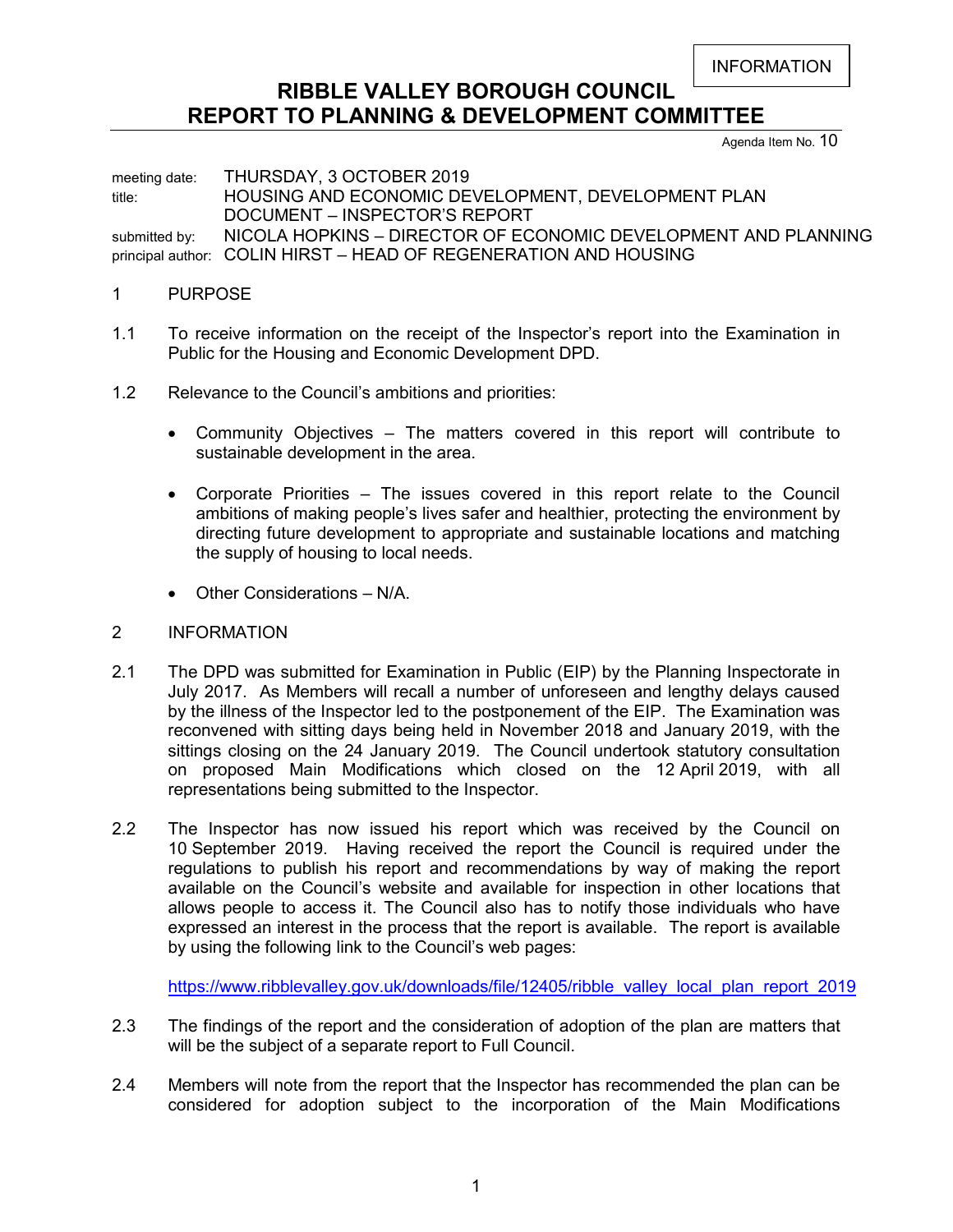recommended by the Inspector which relate to the series of additional housing sites put forward by the Council during the Examination.

- 2.5 The main issues considered by the Inspector at the Examination in Public are summarised on the Appendix attached to this report.
- 2.6 Members will note that having considered each of these issues, the Inspector has found that the approach taken by the Council is sound subject to the Main Modifications.

COLIN HIRST NICOLA HOPKINS<br>HEAD OF REGENERATION & HOUSING DIRECTOR OF EC

DIRECTOR OF ECONOMIC DEVELOPMENT & PLANNING

BACKGROUND PAPERS

None.

For further information please ask for Colin Hirst, extension 4503.

REF: CH/CMS/PLANNING/031019